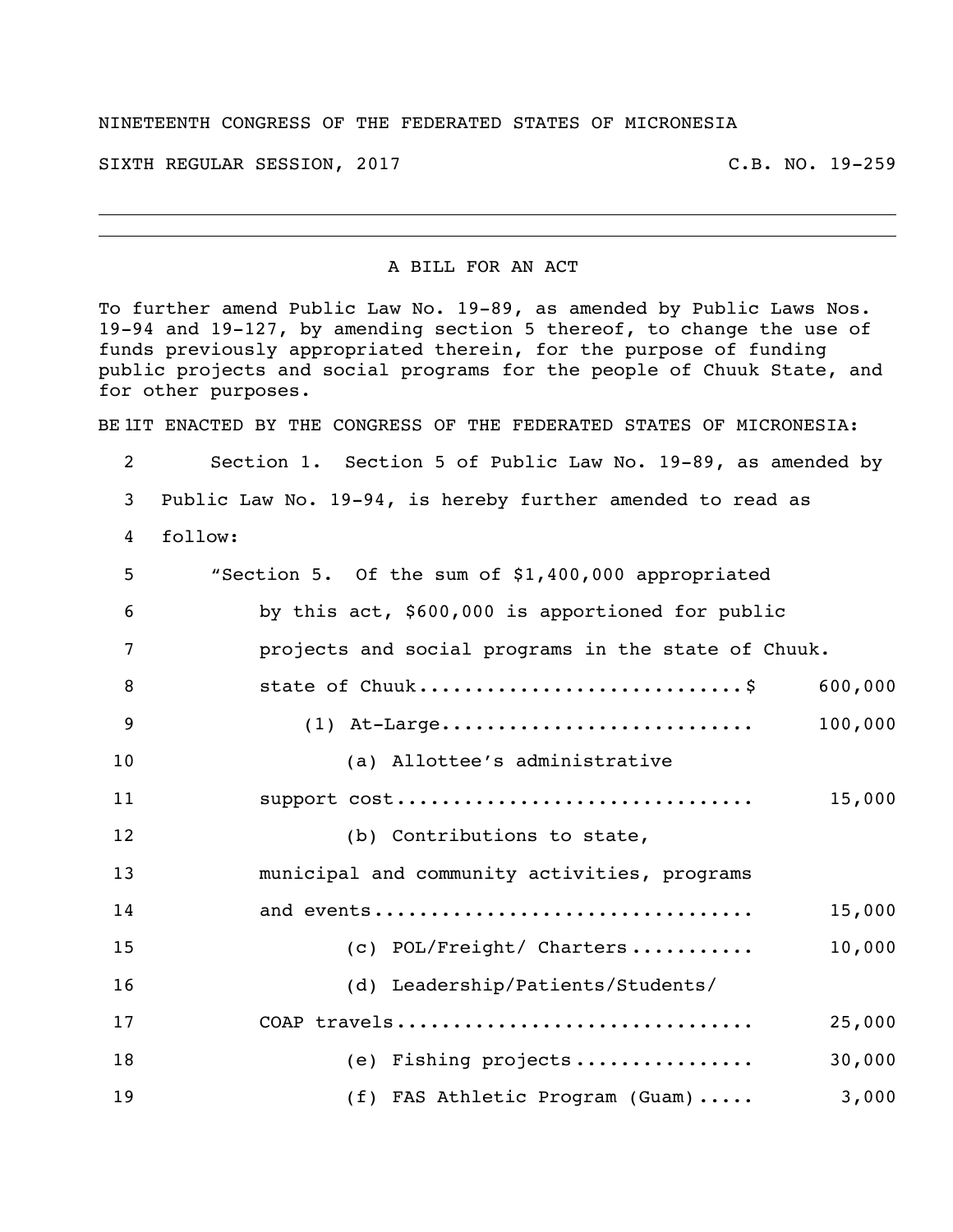C.B. NO. 19-259

| $\mathbf{1}$   | (g) Chuuk dump site topography survey  | 2,000   |
|----------------|----------------------------------------|---------|
| $\overline{2}$ | (2) Election District No. 1\$          | 100,000 |
| 3              | (a) Mortlocks Islands Development      |         |
| 4              | Authority (MIDA)                       | 50,000  |
| 5              | (b) Mortlocks Athletes needs for Chuuk |         |
| 6              | Goodwill games (October 2016)          | 50,000  |
| 7              | (3) Election District No. 2            | 100,000 |
| 8              | (a) Guma Goodwill Games                |         |
| 9              | (Northern Namoneas)                    | 5,000   |
| 10             | (b) Housing and community halls        |         |
| 11             | rehabilitation                         | 10,000  |
| 12             | (c) Allottee's administrative          |         |
| 13             | support cost                           | 5,000   |
| 14             | (d) Honolulu seed money (human remain  |         |
| 15             | and funeral cost)                      | 20,000  |
| 16             | (e) Food security                      | 15,000  |
| 17             | (f) Fishing Project                    | 20,000  |
| 18             | (g) Land transportation needs          | 7,000   |
| 19             | (h) Chuuk Women Council (Coalition     |         |
| 20             | for Healthy Lifestyle)                 | 3,000   |
| 21             | (i) Office of Governor subsidy         | 10,000  |
| 22             | Travel needs<br>(j)                    | 5,000   |
| 23             | (4) Election District No. 3            | 100,000 |
| 24             | (a) Fishing Project                    | 45,000  |
| 25             | (b) Multi-purpose building/facilities/ |         |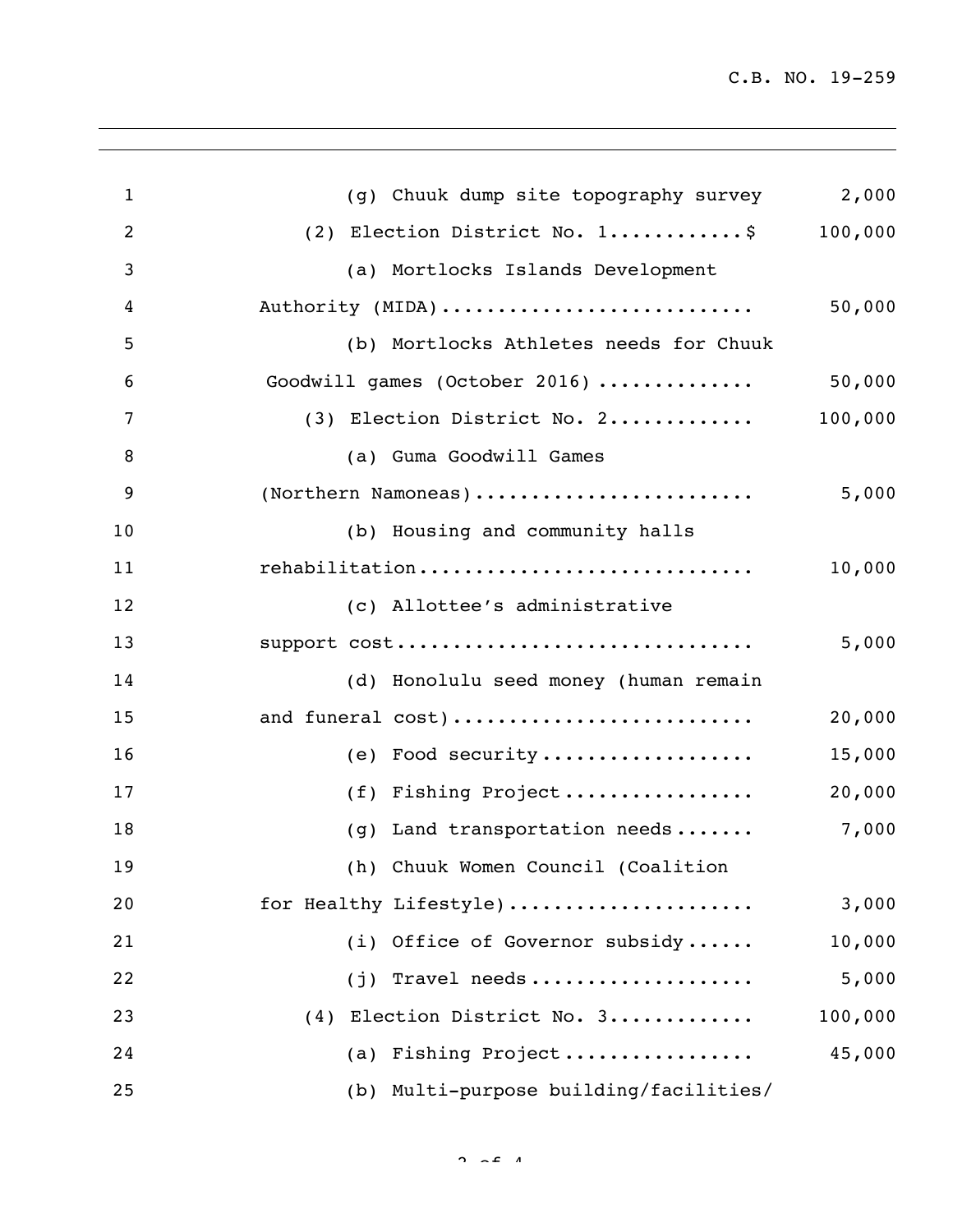C.B. NO. 19-259

| $\mathbf{1}$   | community halls/housing repair/improvement.\$    | 30,000  |
|----------------|--------------------------------------------------|---------|
| $\overline{2}$ | (c) Grants/PCD writer                            | 5,000   |
| 3              | (d) Contributions to state,                      |         |
| 4              | municipal and community activities, programs and |         |
| 5              | events/travel                                    | 10,000  |
| 6              | (e) POL/Freight/Charters/SNDA                    |         |
| 7              | vessel operation                                 | 5,000   |
| 8              | (f) Uman Constitutional Day                      |         |
| 9              | (Goodwill Games)                                 | 5,000   |
| 10             | (5) Election District No. 4                      | 100,000 |
| 11             | (a) Fishing Project                              | 20,000  |
| 12             | (b) Low income housing                           | 20,000  |
| 13             | (c) Community Outreach and                       |         |
| 14             | Advocacy Program                                 | 20,000  |
| 15             | (d) Students financial assistance                | 15,000  |
| 16             | Humanitarian assistance<br>(e)                   | 15,000  |
| 17             | (f) FDA administrative cost                      | 10,000  |
| 18             | (6) Election District No. 5                      | 100,000 |
| 19             | (a) Pacific Festival of Arts participants -0-    |         |
| 20             | (b) Patients referral and human                  |         |
| 21             | remain/repatriation                              | 10,000  |
| 22             | (c) POL/Freight/Charters                         | 10,000  |
| 23             | (d) Northwest Goodwill Games                     | 10,000  |
| 24             | (e) Leaders and citizens community               |         |
| 25             | outreach program                                 | 20,000  |